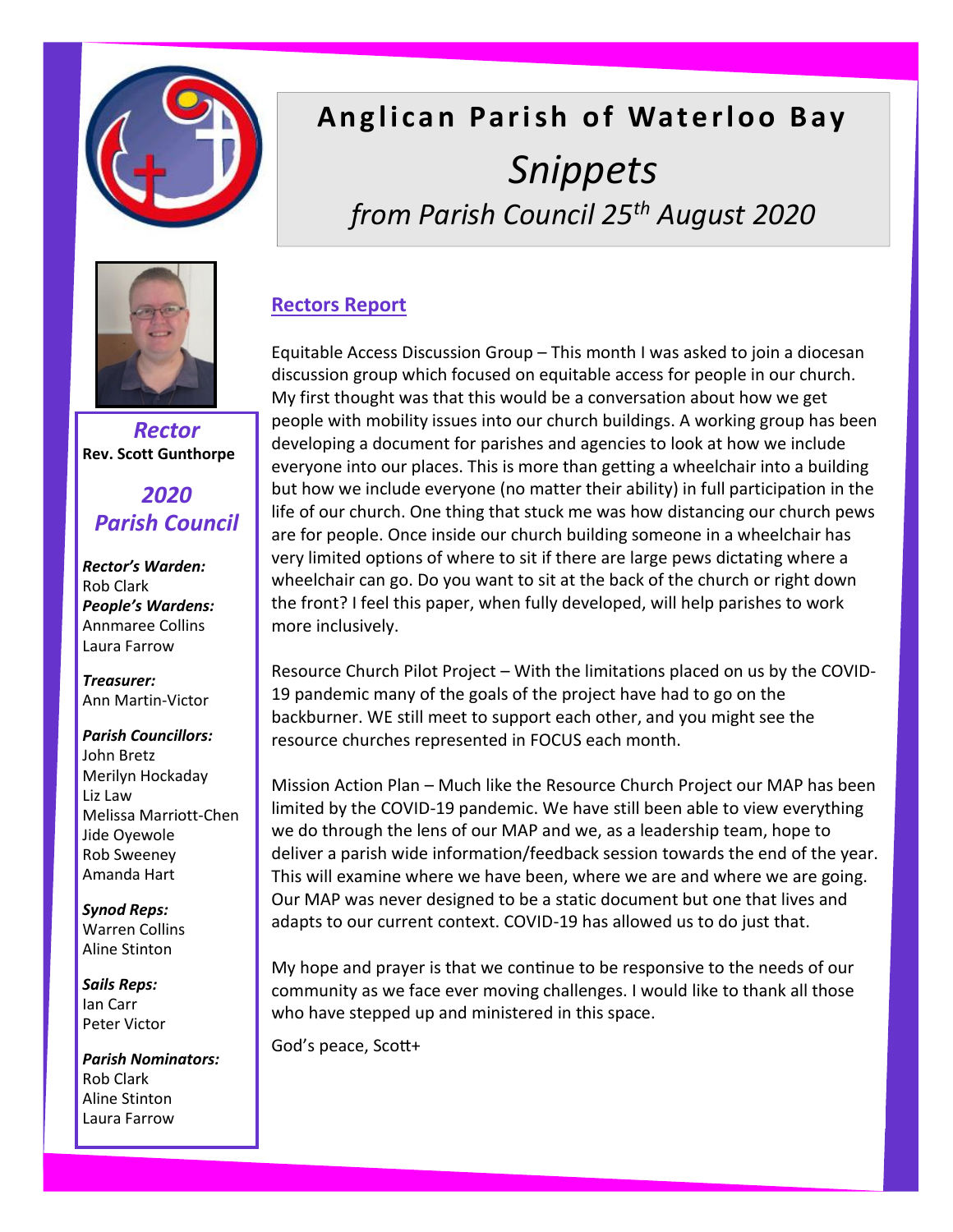### **Wardens' Report**

Our Parish has continued to function and get on with our 'new normal' throughout the last month. Here is a summary of our achievements and discussions this month:

- A fogging machine has been purchased for the Parish, for use after church services/hall uses, and has now been used a few times. We are thankful to Jide Oyewole for lending us a fogging machine for use before our new Parish one arrived.
- We noted that the Diocese are now asking "**that all parish clergy, parish employees, parish councils and volunteers involved in COVID compliance,** complete the TAFE Qld COVID Safe Work Training for Dining In Package.", in order to relay this to our Parish Councillors.
- Morning tea after church services is being discussed and planned for. A roster of morning tea volunteers will be made up for each of the services from attendees at the services who have also completed the relevant Tafe course mentioned above.
- We hope to encourage more volunteers from the Parish/Parish council to help out within the Parish when necessary.
- Our current Parish Safety Plan is being reviewed by Scott and some other Parish Councillors in order to simplify it for use with all Parish activities.
- Glenda is taking 2 weeks of well-earned annual leave. Annmaree has worked out a roster for those who have volunteered to help in the office, in order to cover our office hours. Many thanks to Annmaree for that, and also to all the volunteers!
- We have decided that our Parish AGM that is due for late this year will be held as one meeting in late February 2021, rather than in 2 parts as we have been doing in recent years.

• Financially – our treasurer, Ann has reported to us that the figures for July are good, and YTD is looking healthy due to \$15k JobKeeper received to date. That balances the loss of income from OEF 2020. July figures show the return to church has seen an increase in offerings received by envelope, some of which will be Parishioners catching up with missed offerings. July Giving was only under budget by \$870, which is similar to May. That is better than other months of the year to date where Giving has been under budget by between \$1,300 and \$3,600.

*APWB Wardens: Rob Clark, Annmaree Collins & Laura Farrow*

#### **Treasurer Report –** to July 2020

Pledges and Offerings: Year to date Pledges and Offerings have increased since our return to physical services in mid-July.



Pledges and Offerings year to date are under budget by \$12,765 (16.9%):

Pledges and Offerings year to date: \$62,952

Budget amount to date: \$75,717

For comparison, June year to date was under budget by \$12,173 (18.8%).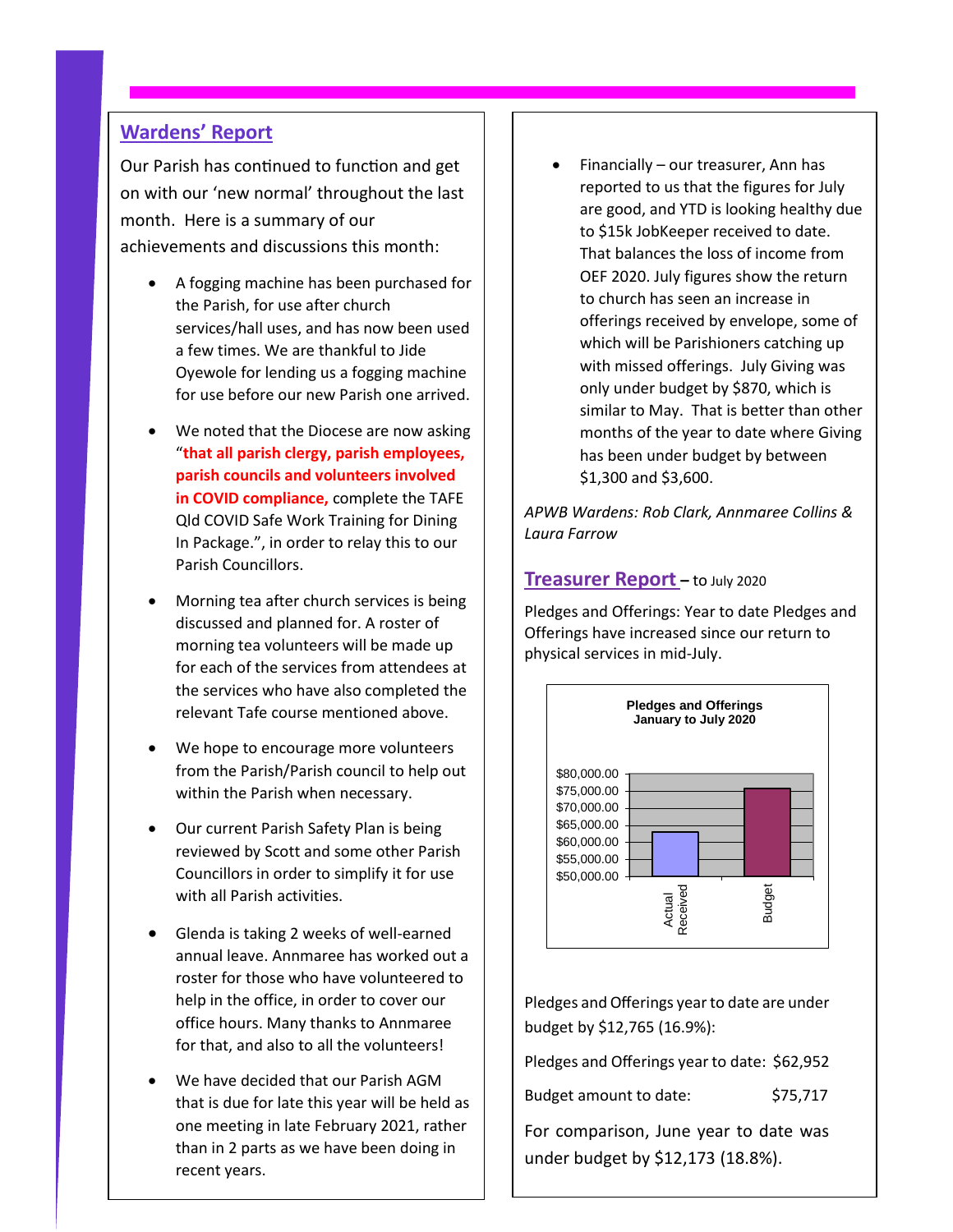#### *Treasurers report Cont. from p 2*

The figures for the month of July has seen an increase in offerings received by envelope, some of which will be Parishioners catching up with missed offerings. A similar pattern occurred in May. Pledges and Offerings in July were only under budget by \$870, which is significantly better than other months year to date, where offerings received have been under budget by between \$1,300 and \$3,600 for each of the months.

Wage subsidies received from JobKeeper Payment Scheme should mean that the Parish won't return a significant financial deficit as per the budget for 2020.

*JobKeeper Payment Scheme.* Reimbursement of \$15,000 for the first three JobKeeper months has been received, and we should receive a further \$15,000 during stage 1, which ends on 27 September.

**Mission Page on Parish Website.** The Finance Team has put together the Mission Page for the website. The first Mission to be highlighted is Bush Church Aid. It is planned for a different Mission to be highlighted each month.

*Ann Martin-Victor (Parish Treasurer)*

# **APWB Parish Tech Group Report**

I present this report on behalf of the Tech Group Laura Farrow, Ian Carr, Rev Scott Gunthorpe, Glenda Blanch and Peter Mathams.

- **1. Zoom** 
	- a. Worship Services At the time of writing we have conducted 4 more worship services, we have stopped rehearsals now but have commenced streaming the 9am Zoom service on Facebook live.
	- b. Training.

One Presenter training session run with 3 new people and another training session is planned. Trainees to sit beside an experienced Presenter, while presenting, to learn the role before they have their first live go. Another volunteer has offered to spotlight or mute.

#### c. Music

Music selection and recording is still being done by the musicians and then the recorded songs are embedded in the PowerPoint service. We are building up a library of recorded Hymns and Songs (58 so far) to use moving forward.

#### d. Challenges

Recorded videos of children's talks have been very large and make vision jerky over internet during service. Lower quality video to be used to reduce the data throughput needed. Data Preparation training may be needed especially with embedding songs and videos.

#### **2. Website**

Team has been updating the new web site. Finance Team have added a Mission page. All parishioners are encouraged to review the site.

#### **3. YouTube**

Sunday zoom worship – Children's Talk – Gospel and Sermon continue to be loaded to our channel.

#### **4. Computers**

The new computer for the office has been setup and is in use. The old office computer software is to be re-built then moved to St George's to run the Data Presenter so the laptop can be used to control the IP Camera in St George's church.

Peter Victor Chairperson of Tech Group